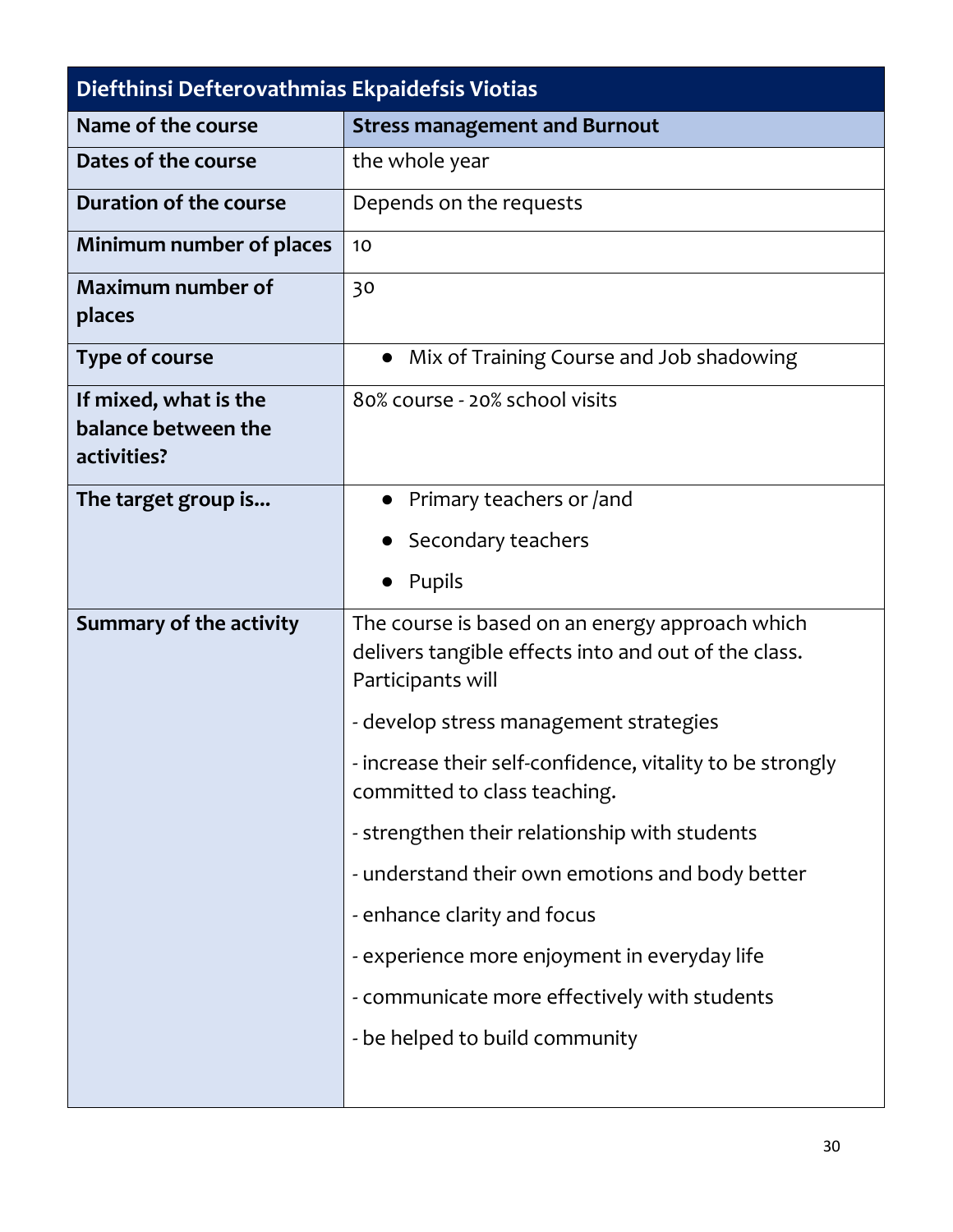| Objectives, skills &                | Content and pedagogical skills to deliver the content:                                                                                                                                                                                                                                                                                                                                                                                                                                                                                                                                                                                                |
|-------------------------------------|-------------------------------------------------------------------------------------------------------------------------------------------------------------------------------------------------------------------------------------------------------------------------------------------------------------------------------------------------------------------------------------------------------------------------------------------------------------------------------------------------------------------------------------------------------------------------------------------------------------------------------------------------------|
| competencies                        | <b>Skills for better life</b>                                                                                                                                                                                                                                                                                                                                                                                                                                                                                                                                                                                                                         |
|                                     | They learn to approach and make use of the inner<br>forces we all have for peace, knowledge, change<br>and growth while at the same time beginning to<br>experience more enjoyment in everyday life.<br>Set up a positive learning environment<br>Increase their self-confidence and concentration.<br>Slow down when they need to<br>$\bullet$<br>Anger and emotional crisis management<br>Training in how to integrate WELLNESS into<br>existing or renewed practices/The role of teachers<br>(facilitators, guiding investigations and<br>encouraging discussion)<br>Assessment and evaluation activities to measure<br>what students are learning |
| <b>Schedule - brief description</b> | Accomodation                                                                                                                                                                                                                                                                                                                                                                                                                                                                                                                                                                                                                                          |
|                                     | Levadia: hotel in the city centre (5 nights)                                                                                                                                                                                                                                                                                                                                                                                                                                                                                                                                                                                                          |
|                                     | <b>Sunday Evening: Arrive Levadia</b>                                                                                                                                                                                                                                                                                                                                                                                                                                                                                                                                                                                                                 |
|                                     | Monday-Get to know each other and the place                                                                                                                                                                                                                                                                                                                                                                                                                                                                                                                                                                                                           |
|                                     | Ice-breaking games                                                                                                                                                                                                                                                                                                                                                                                                                                                                                                                                                                                                                                    |
|                                     | Training: Thinking mind and body feeling                                                                                                                                                                                                                                                                                                                                                                                                                                                                                                                                                                                                              |
|                                     | AM: Stress management-- An overview                                                                                                                                                                                                                                                                                                                                                                                                                                                                                                                                                                                                                   |
|                                     | PM: Practical activities for the primary/secondary<br>classroom                                                                                                                                                                                                                                                                                                                                                                                                                                                                                                                                                                                       |
|                                     | Evening: Group farewell dinner                                                                                                                                                                                                                                                                                                                                                                                                                                                                                                                                                                                                                        |
|                                     | <b>Tuesday</b> – Training: The energy flow as an antidote to<br>stress                                                                                                                                                                                                                                                                                                                                                                                                                                                                                                                                                                                |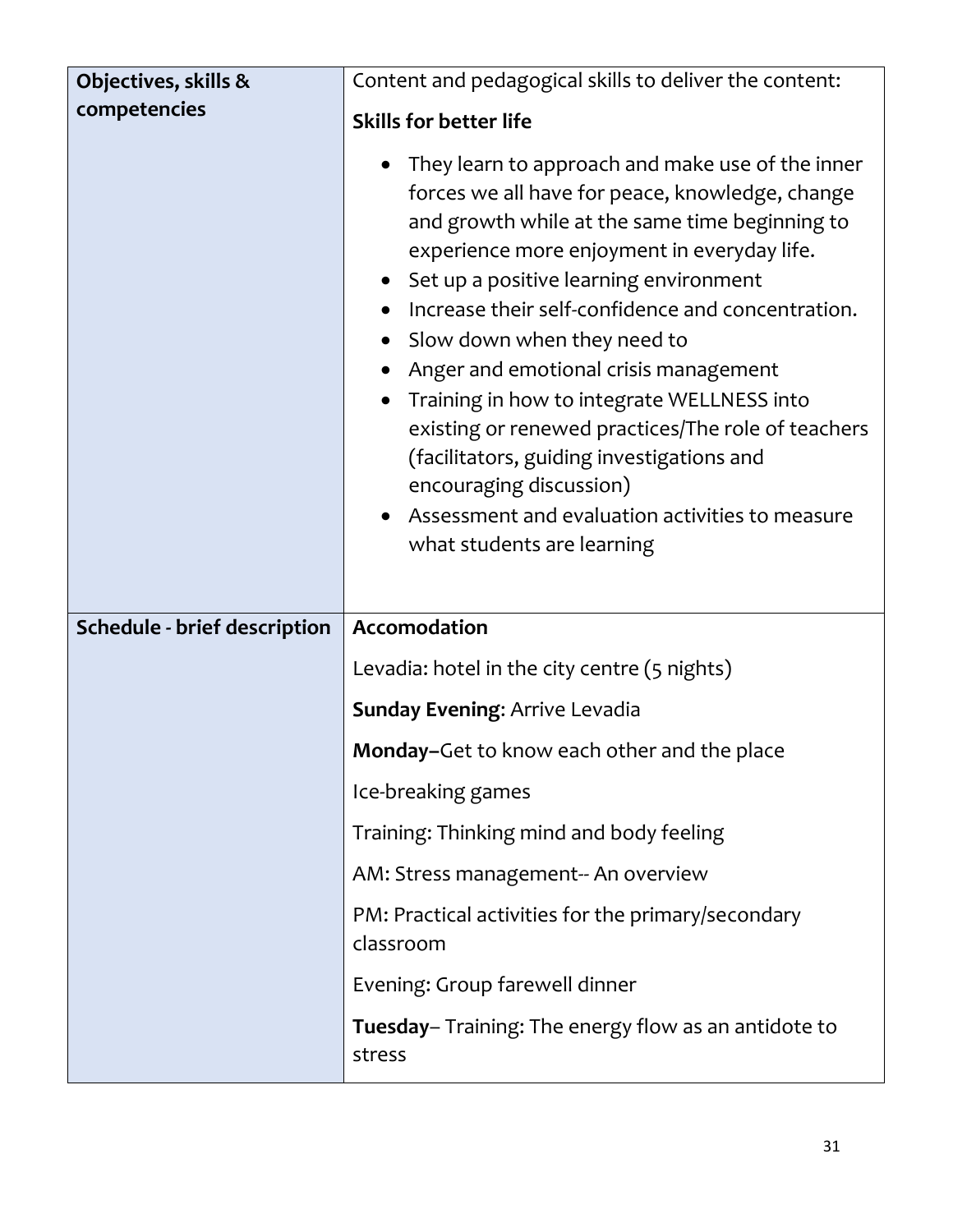|                                           | AM: Transforming body feeling to energy feeling of<br>Wellness and happiness                                                                                              |
|-------------------------------------------|---------------------------------------------------------------------------------------------------------------------------------------------------------------------------|
|                                           | PM: Practical activities for the primary/secondary<br>classroom                                                                                                           |
|                                           | Evening: Free                                                                                                                                                             |
|                                           | Wednesday-The complete hexagram of energy flow                                                                                                                            |
|                                           | The day will be spent observing stress management<br>lessons and meeting with CFQ group of Livadia (they are<br>specialized in deep relaxation techniques). Evening: Free |
|                                           | Thursday-Blend education with mindful and stress<br>management subjects                                                                                                   |
|                                           | AM: Concentration vs Presence, how the brain works                                                                                                                        |
|                                           | PM: Practical activities for the Presence achievement.                                                                                                                    |
|                                           | <b>Friday - build community</b>                                                                                                                                           |
|                                           | AM: School – family – community approach of well being                                                                                                                    |
|                                           | PM: Practical activities for stress management sprending<br>on community                                                                                                  |
|                                           | At the end of every day we will reflect on what have we<br>done during the sessions, what was the purpose and<br>how can the participants use this back home.             |
|                                           | All five days of the programme will be held in the<br>premises of 9th primary school in Levadia.                                                                          |
|                                           | <b>Saturday Depart</b>                                                                                                                                                    |
| Any further details about<br>the activity | The NGO "Union of the Art of Wellness and Happiness"<br>will be the receiving organization and provide the<br>training in Levadia.                                        |
| Cost breakdown                            | Course = $400 \text{ } \in$<br>Refreshments & one common dinner = 100<br>Cultural activities (outside the course) =100                                                    |